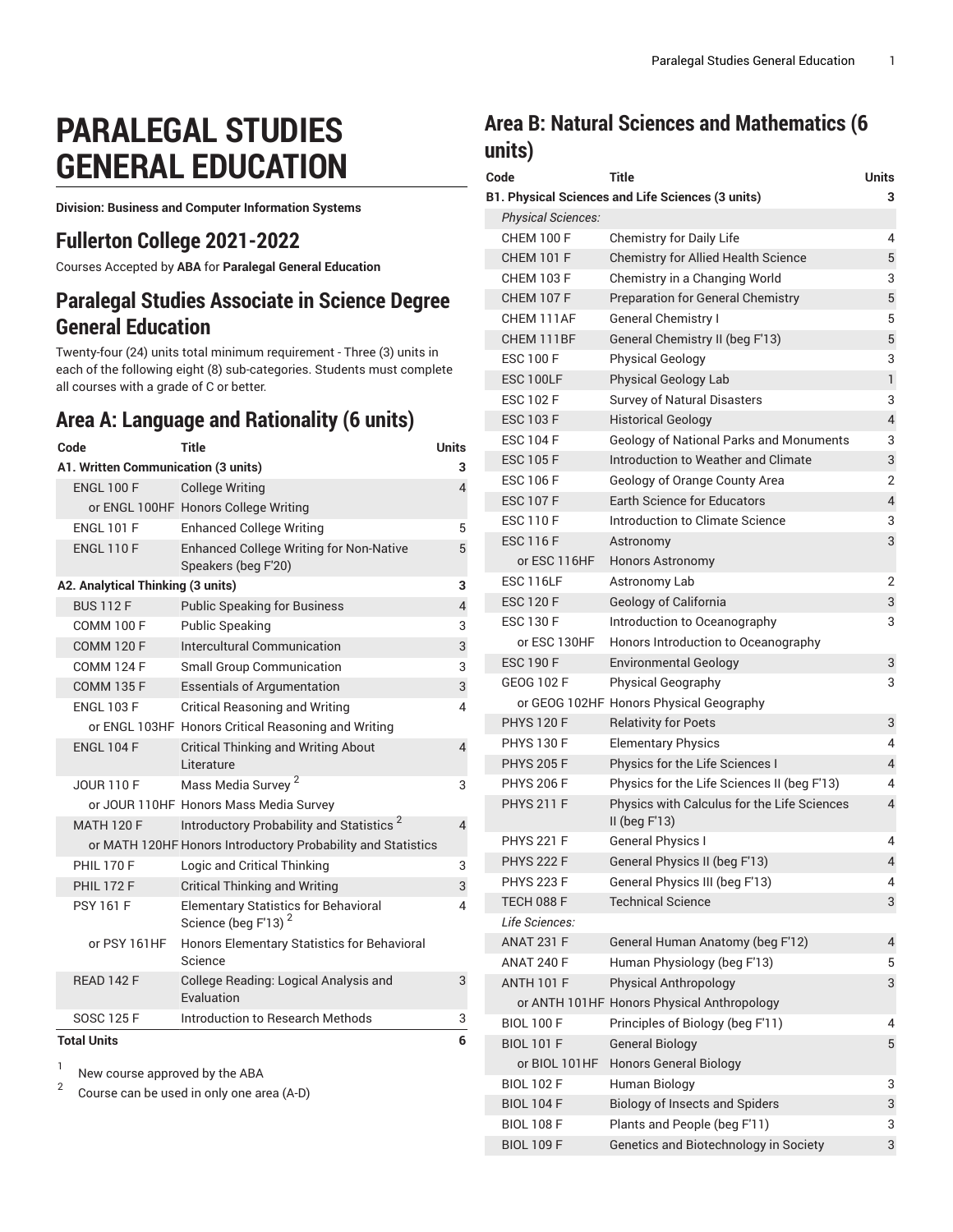| <b>Total Units</b>                 |                                                                                | 6              |
|------------------------------------|--------------------------------------------------------------------------------|----------------|
| or PSY 161HF                       | Honors Elementary Statistics for Behavioral<br>Science                         |                |
| <b>PSY 161 F</b>                   | <b>Elementary Statistics for Behavioral</b><br>Science (beg F'13) <sup>2</sup> | $\overline{4}$ |
| or higher within the Math Division |                                                                                |                |
| <b>MATH 043 F</b>                  | Intermediate Algebra for Statistics and<br>Liberal Arts                        | $\overline{4}$ |
| <b>MATH 041 F</b>                  | <b>Combined Elementary and Intermediate</b><br>Algebra                         | 6              |
| <b>MATH 040 F</b>                  | Intermediate Algebra                                                           | $\overline{4}$ |
| <b>B2. Mathematics (3 units)</b>   |                                                                                | 3              |
|                                    | or NUTR 210HF Honors Human Nutrition                                           |                |
| <b>NUTR 210 F</b>                  | <b>Human Nutrition</b>                                                         | 3              |
| <b>MICR 262 F</b>                  | General Microbiology (beg F'13)                                                | 5              |
| <b>MICR 220 F</b>                  | Medical Microbiology (beg F'13)                                                | $\overline{4}$ |
| <b>HORT 207 F</b>                  | Plant Pathology (beg F'13)                                                     | 3              |
| <b>HORT 205 F</b>                  | Applied Entomology (beg F'13)                                                  | 3              |
| <b>HORT 152 F</b>                  | Applied Botany (beg F'13)                                                      | $\overline{4}$ |
| <b>ENVS 105LF</b>                  | <b>Environmental Biology Lab</b>                                               | $\mathbf{1}$   |
| <b>ENVS 105 F</b>                  | <b>Environmental Biology</b>                                                   | 3              |
| <b>BIOL 274 F</b>                  | <b>General Ecology</b>                                                         | $\overline{4}$ |
| <b>BIOL 272 F</b>                  | Cell and Molecular Biology (beg F'11)                                          | $\overline{4}$ |
| <b>BIOL 268 F</b>                  | General Botany (beg F'11)                                                      | 5              |
| <b>BIOL 266 F</b>                  | General Zoology (beg F'11)                                                     | 5              |
| <b>BIOL 222 F</b>                  | Marine Biology                                                                 | 3              |
| <b>BIOL 190 F</b>                  | Introduction to Biotechnology                                                  | 3              |
| <b>BIOL 170 F</b>                  | <b>Organismal Biology</b>                                                      | 5              |
| <b>BIOL 141 F</b>                  | Marine Mammal Biology and Conservation                                         | 3              |

1 New course approved by the ABA.

2 Course can be used in only one area (A-D).

# **Area C: Arts and Humanities (6 units)**

| Code                                                | <b>Title</b>                                       | <b>Units</b> |  |  |
|-----------------------------------------------------|----------------------------------------------------|--------------|--|--|
| C1. Visual Arts, Music, Theatre and Dance (3 units) |                                                    |              |  |  |
| <b>ART 100 F</b>                                    | <b>Fundamentals of Art</b>                         | 3            |  |  |
| <b>ART 110 F</b>                                    | Introduction to Art                                | 3            |  |  |
| <b>ART 112 F</b>                                    | Art History - Ancient to Medieval                  | 3            |  |  |
| <b>ART 113 F</b>                                    | Art History - Renaissance to Modern                | 3            |  |  |
| or ART 113HF                                        | Honors Art History - Renaissance to Modern         |              |  |  |
| <b>ART 114 F</b>                                    | Art History - Impressionism to Present             | 3            |  |  |
| <b>ART 115 F</b>                                    |                                                    | 3            |  |  |
| <b>ART 116 F</b>                                    | Art History - The Art of Mexico                    | 3            |  |  |
| <b>ART 117 F</b>                                    | Art History - American Art (beg F'13)              | 3            |  |  |
| <b>ART 211 F</b>                                    | Women in the Arts                                  | 3            |  |  |
| <b>ART 212 F</b>                                    | Art History - The Art of Asia                      | 3            |  |  |
| <b>ART 213 F</b>                                    | Art History: Pre-Columbian Art                     | 3            |  |  |
| <b>CRTV 121 F</b>                                   | American Cinema to the 1960s                       | 3            |  |  |
| CRTV 126AF                                          | World Cinema to 1945                               | 3            |  |  |
| CRTV 126BF                                          | World Cinema 1946 to Present                       | 3            |  |  |
| <b>DANC 101 F</b>                                   | Introduction to Dance World Cultures (beg<br>F'11) | 1            |  |  |

| <b>DANC 200 F</b> | Dance Appreciation - A Classical Ballet<br>Retrospective                                                | 3 |
|-------------------|---------------------------------------------------------------------------------------------------------|---|
| <b>DANC 210 F</b> | Multicultural Dance in the U.S. Today                                                                   | 3 |
| <b>FASH 242 F</b> | Fashion History - The Evolution of Dress,<br>Culture and Style (formerly Fashion History<br>of Costume) | 3 |
| <b>FASH 244 F</b> | <b>Ethnic Costume</b>                                                                                   | 3 |
| <b>IDES 180 F</b> | History of Architecture and Furnishings I<br>(formerly History of Architecture I)                       | 3 |
| <b>MUS 113 F</b>  | Jazz History - An Appreciation                                                                          | 3 |
| <b>MUS 116 F</b>  | <b>Music Appreciation</b>                                                                               | 3 |
| <b>MUS 118 F</b>  | Introduction to Opera                                                                                   | 3 |
| <b>MUS 119 F</b>  | <b>History of Rock Music</b>                                                                            | 3 |
| <b>PHOT 111 F</b> | Introduction to Photography from Analog<br>to Digital (beg F'09)                                        | 3 |
| <b>THEA 104 F</b> | Introduction to Theatre Appreciation                                                                    | 3 |
| <b>THEA 105 F</b> | Musical Theatre History (beg F'12)                                                                      | 3 |
| <b>THEA 109 F</b> | Modern Dramatic Literature                                                                              | 3 |
|                   | C2. Literature, Philosophy, Religion and Foreign Language (3                                            | 3 |
| units)            |                                                                                                         |   |
| <b>CDES 242 F</b> | Introduction to Liberal Studies                                                                         | 3 |
| <b>ENGL 102 F</b> | Introduction to Literature                                                                              | 3 |
|                   | or ENGL 102HF Honors Introduction to Literature                                                         |   |
| <b>ENGL 105 F</b> | Introduction to Creative Writing                                                                        | 3 |
| <b>ENGL 203 F</b> | Introduction to Dramatic Literature                                                                     | 3 |
| <b>ENGL 204 F</b> | Introduction to Poetry                                                                                  | 3 |
| <b>ENGL 207 F</b> | The Short Story                                                                                         | 3 |
| <b>ENGL 208 F</b> | Introduction to Film Studies                                                                            | 3 |
| <b>ENGL 209 F</b> | Intermediate Creative Writing (beg F'19)                                                                | 3 |
| <b>ENGL 210 F</b> | Introduction to Language Structure and<br>Use                                                           | 3 |
| <b>ENGL 211 F</b> | British Literature to 1800                                                                              | 3 |
|                   | or ENGL 211HF Honors British Literature to 1800                                                         |   |
| <b>ENGL 212 F</b> | British Literature since 1800                                                                           | 3 |
|                   | or ENGL 212HF Honors British Literature since 1800                                                      |   |
| <b>ENGL 221 F</b> | American Literature to the Civil War                                                                    | 3 |
|                   | or ENGL 221HF Honors American Literature to the Civil War                                               |   |
| <b>ENGL 222 F</b> | American Literature from the Civil War to<br>the Present                                                | 3 |
|                   | or ENGL 222HF Honors American Literature from the Civil War to<br>the Present                           |   |
| <b>ENGL 224 F</b> | World Literature through the Early Modern<br>Period                                                     | 3 |
|                   | or ENGL 224HF Honors World Literature through the Early Modern<br>Period                                |   |
| <b>ENGL 225 F</b> | World Literature since the Early Modern<br>Period                                                       | 3 |
|                   | or ENGL 225HF Honors World Literature since the Early Modern<br>Period                                  |   |
| <b>ENGL 234 F</b> | Introduction to Shakespeare                                                                             | 3 |
|                   | or ENGL 234HF Honors Introduction to Shakespeare                                                        |   |
| <b>ENGL 239 F</b> | Survey of Children's Literature                                                                         | 3 |
| <b>ENGL 240 F</b> | Survey of Young Adult Literature                                                                        | 3 |
| <b>ENGL 243 F</b> | Folklore and Mythology                                                                                  | 3 |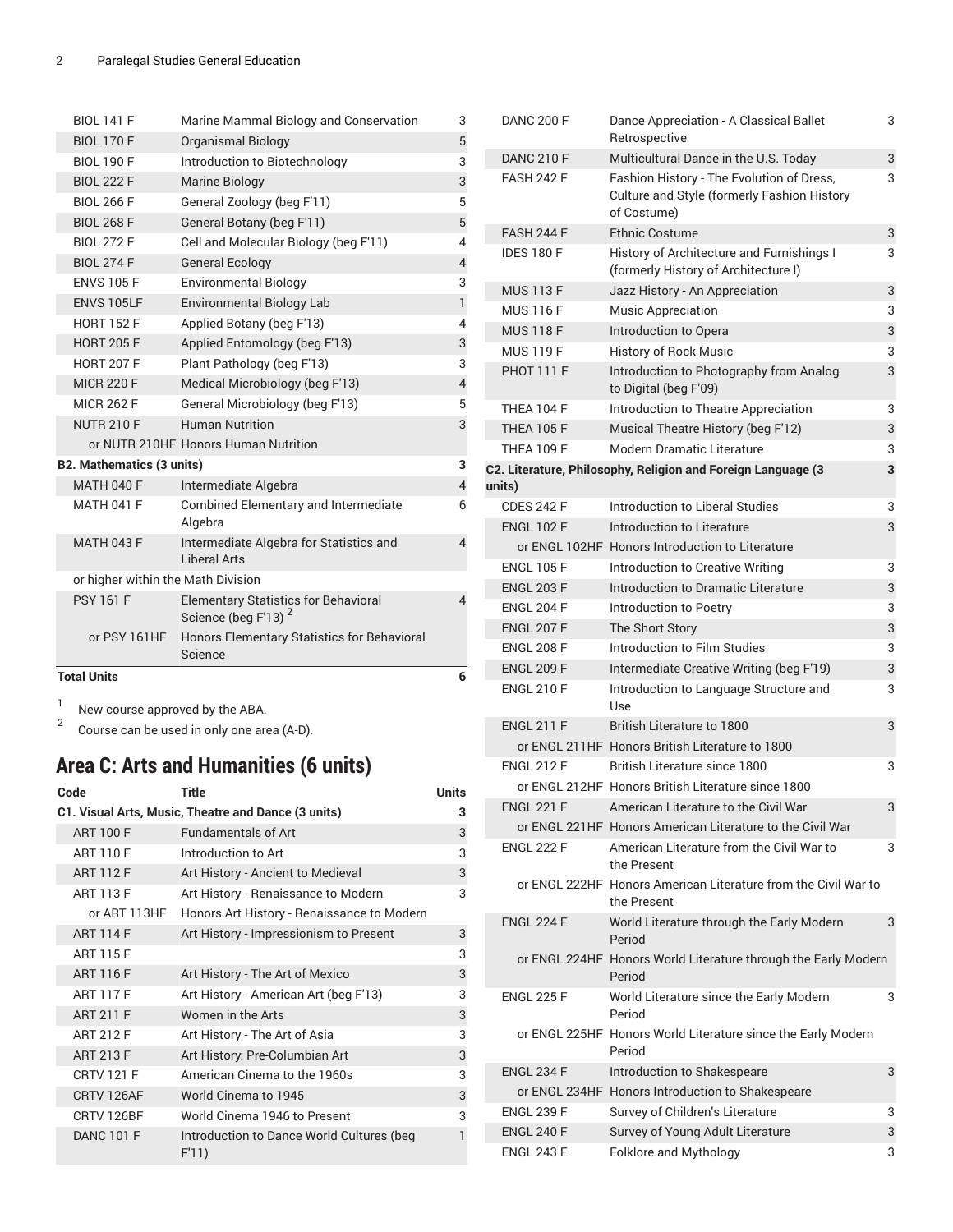|                   | or ENGL 243HF Honors Folklore and Mythology                                                                       |   |
|-------------------|-------------------------------------------------------------------------------------------------------------------|---|
| <b>ENGL 245 F</b> | The Bible as Literature                                                                                           | 3 |
| <b>ENGL 246 F</b> | The Novel                                                                                                         | 3 |
| <b>ENGL 248 F</b> | <b>Science Fiction</b>                                                                                            | 3 |
| <b>ENGL 249 F</b> | Survey of Chicano/a Literature                                                                                    | 3 |
| <b>ENGL 251 F</b> | <b>Survey of Native American Literature</b>                                                                       | 3 |
| <b>ENGL 254 F</b> | Intermediate Creative Writing: Poetry (beg<br>F'10)                                                               | 3 |
| ETHS 130 F        | African-American History I <sup>2</sup>                                                                           | 3 |
| <b>ETHS 160 F</b> | American Indian History (formerly History<br>of the Native Americans) (beg F'21) <sup>1,2</sup>                   | 3 |
| <b>ETHS 171 F</b> | Asian Pacific Islander American History<br>(beg F'20) <sup>2</sup>                                                | 3 |
| <b>HIST 110 F</b> | Western Civilizations to 1550 (formerly<br>Western Civilization I) <sup>2</sup>                                   | 3 |
| or HIST 110HF     | Honors Western Civilizations to 1550 (formerly<br><b>Western Civilization II)</b>                                 |   |
| <b>HIST 111 F</b> | Western Civilizations Since 1550 (formerly<br>Western Civilization II) <sup>2</sup>                               | 3 |
| or HIST 111HF     | Honors Western Civilizations Since 1550 (formerly<br>Honors Western Civilization II)                              |   |
| <b>HIST 112 F</b> | World Civilizations to 1550 (formerly World<br>Civilizations I) <sup>2</sup>                                      | 3 |
| or HIST 112HF     | Honors World Civilizations to 1550 (formerly<br>Honors World Civilizations I)                                     |   |
| <b>HIST 113 F</b> | World Civilizations Since 1550 (formerly<br>World Civilizations II) <sup>2</sup>                                  | 3 |
| or HIST 113HF     | Honors World Civilizations Since 1550 (formerly<br>Honors World Civilizations II)                                 |   |
| <b>HIST 154 F</b> | Ancient Egypt <sup>2</sup>                                                                                        | 3 |
| <b>HIST 170 F</b> | History of the United States to 1877<br>(formerly History of the United States I) <sup>2</sup>                    | 3 |
| or HIST 170HF     | Honors History of the United States to 1877<br>(formerly Honors History of the United States I)                   |   |
| <b>HIST 171 F</b> | History of the United States Since 1877<br>(formerly History of the United States II) <sup>2</sup>                | 3 |
|                   | or HIST 171HF Honors History of the United States Since 1877<br>(formerly Honors History of the United States II) |   |
| <b>HIST 270 F</b> | Women in United States History <sup>2</sup>                                                                       | 3 |
| <b>PHIL 100 F</b> | Introduction to Philosophy                                                                                        | 3 |
| or PHIL 100HF     | Honors Introduction to Philosophy                                                                                 |   |
| <b>PHIL 101 F</b> | Introduction to Religious Studies                                                                                 | 3 |
| <b>PHIL 105 F</b> | <b>World Religions</b>                                                                                            | 3 |
| or PHIL 105HF     | Honors World Religions                                                                                            |   |
| <b>PHIL 135 F</b> | Social and Political Philosophy                                                                                   | 3 |
| <b>PHIL 160 F</b> | Introduction to Ethics                                                                                            | 3 |
| <b>PHIL 195 F</b> | Women's Issues in Philosophy                                                                                      | 3 |
| <b>PHIL 200 F</b> | Introduction to Christianity (beg F'11)                                                                           | 3 |
| <b>PHIL 201 F</b> | History of Philosophy - Ancient and<br>Medieval (beg F'11)                                                        | 3 |
| <b>PHIL 202 F</b> | History of Philosophy - Modern and<br>Contemporary (beg F'11)                                                     | 3 |
| <b>PHIL 210 F</b> | Introduction to Judaism (beg F'11)                                                                                | 3 |
| <b>PHIL 220 F</b> | The Holocaust (formerly PHIL 198AF)                                                                               | 3 |

| <b>PHIL 225 F</b>  | The American Religious Experience (beg<br>F'17 | 3                        |
|--------------------|------------------------------------------------|--------------------------|
| <b>PHIL 250 F</b>  | The Religion of Islam (beg F'11)               | 3                        |
| <b>PHIL 270 F</b>  | Introduction to Asian Religions (beg F'11)     | 3                        |
| Foreign Language:  |                                                |                          |
| <b>CHIN 101 F</b>  | Elementary Chinese - Mandarin I                | 5                        |
| <b>CHIN 102 F</b>  | Elementary Chinese - Mandarin II               | 5                        |
| <b>CHIN 203 F</b>  | Intermediate Chinese - Mandarin III            | $\overline{4}$           |
| <b>CHIN 204 F</b>  | Intermediate Chinese - Mandarin IV             | 4                        |
| <b>FREN 101 F</b>  | <b>Elementary French I</b>                     | 5                        |
| <b>FREN 102 F</b>  | Elementary French II                           | 5                        |
| <b>FREN 203 F</b>  | Intermediate French III                        | 4                        |
| <b>FREN 204 F</b>  | Intermediate French IV                         | 4                        |
| <b>GERM 101 F</b>  | Elementary German I                            | 5                        |
| <b>GERM 102 F</b>  | Elementary German II                           | 5                        |
| <b>GERM 203 F</b>  | Intermediate German III                        | $\overline{\mathcal{L}}$ |
| <b>GERM 204 F</b>  | Intermediate German IV                         | 4                        |
| <b>ITAL 101 F</b>  | Elementary Italian I                           | 5                        |
| <b>ITAL 102 F</b>  | Elementary Italian II                          | 5                        |
| <b>ITAL 203 F</b>  | Intermediate Italian III                       | 4                        |
| ITAL 204 F         | Intermediate Italian IV                        | 4                        |
| <b>JAPN 101 F</b>  | Elementary Japanese I                          | 5                        |
| <b>JAPN 102 F</b>  | Elementary Japanese II                         | 5                        |
| <b>JAPN 203 F</b>  | Intermediate Japanese III                      | $\overline{\mathcal{L}}$ |
| <b>JAPN 204 F</b>  | Intermediate Japanese IV                       | 4                        |
| <b>PORT 101 F</b>  | <b>Elementary Portuguese I</b>                 | 5                        |
| <b>PORT 102 F</b>  | Elementary Portuguese II                       | 5                        |
| <b>SPAN 101 F</b>  | Elementary Spanish I                           | 5                        |
|                    | or SPAN 101HF Honors Elementary Spanish I      |                          |
| <b>SPAN 102 F</b>  | Elementary Spanish II                          | 5                        |
|                    | or SPAN 102HF Honors Elementary Spanish II     |                          |
| <b>SPAN 201 F</b>  | Spanish for the Spanish Speaker                | 5                        |
| <b>SPAN 203 F</b>  | Intermediate Spanish III                       | 4                        |
| <b>SPAN 204 F</b>  | Intermediate Spanish IV                        | $\overline{\mathcal{L}}$ |
| <b>SPAN 205 F</b>  | Introduction to Spanish Literature             | 3                        |
| <b>SPAN 206 F</b>  | Introduction to Latin American Literature      | 3                        |
| <b>SPAN 207 F</b>  | Children's Literature/Spanish                  | 3                        |
| <b>Total Units</b> |                                                | 6                        |

1 New course approved by the ABA.

2 Course can be used in only one area (A-D).

# **Area D: Social and Behavioral Sciences (6 units)**

| Code              | Title                                                                  | Units |
|-------------------|------------------------------------------------------------------------|-------|
|                   | D1. Social, Political and Economic Institutions (3 units)              | 3     |
| <b>ACCT 205 F</b> | Ethics in Accounting                                                   | 3     |
| <b>ANTH 107 F</b> | Anthropology of Magic, Witchcraft and<br>Religion                      | 3     |
|                   | or ANTH 107HF Honors Anthropology of Magic, Witchcraft and<br>Religion |       |
| <b>ANTH 209 F</b> | <b>Cultures of Latin America</b>                                       | 3     |
| <b>ANTH 211 F</b> | <b>Celtic Cultures</b>                                                 | 3     |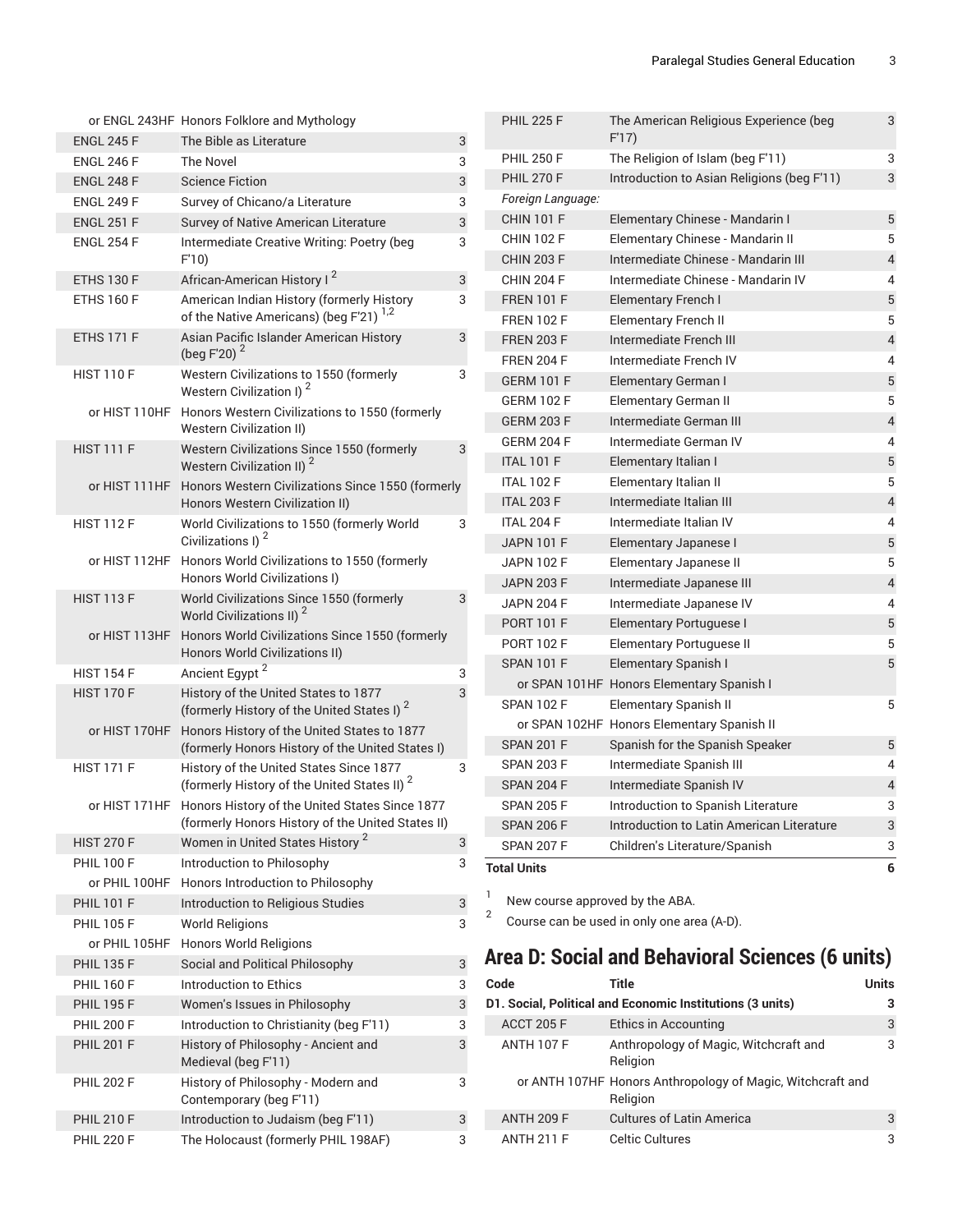| <b>ANTH 215 F</b>                      | Global Issues in Anthropological<br>Perspective 1                                             | 3      | <b>HIST 127 F</b>         | Survey of United States History (formerly<br>Survey of American History)                       | 3                         |
|----------------------------------------|-----------------------------------------------------------------------------------------------|--------|---------------------------|------------------------------------------------------------------------------------------------|---------------------------|
| <b>BUS 100 F</b>                       | <b>Introduction to Business</b>                                                               | 3      | <b>HIST 151 F</b>         | Survey of British History I (beg F'11)                                                         | 3                         |
| <b>BUS 131 F</b>                       | Principles of International Business                                                          | 3      | <b>HIST 152 F</b>         | Survey of British History II (beg F'11)                                                        | 3                         |
| <b>BUS 240 F</b>                       | Legal Environment of Business (beg F'12)                                                      | 3      | <b>HIST 154 F</b>         | Ancient Egypt <sup>2</sup>                                                                     | 3                         |
| or BUS 240HF                           | Honors Legal Environment of Business                                                          |        | <b>HIST 160 F</b>         | Asian Civilizations I (formerly HIST 160AF)                                                    | 3                         |
| <b>BUS 242 F</b>                       | <b>International Business Law</b>                                                             | 3      | <b>HIST 161 F</b>         | Asian Civilizations II (formerly HIST 160BF)                                                   | $\ensuremath{\mathsf{3}}$ |
| <b>BUS 245 F</b>                       | Business Law I (formerly BUS 241AF)                                                           | 3      | <b>HIST 165 F</b>         | Introduction to the Middle East (beg F'11)                                                     | 3                         |
|                                        | Principles of Economics - Micro                                                               | 3      |                           | Honors Introduction to the Middle East                                                         |                           |
| <b>ECON 101 F</b>                      |                                                                                               |        | or HIST 165HF             |                                                                                                |                           |
|                                        | or ECON 101HF Honors Principles of Economics - Micro                                          |        | <b>HIST 170 F</b>         | History of the United States to 1877<br>(formerly History of the United States I) <sup>2</sup> | 3                         |
| <b>ETHS 101 F</b>                      | <b>American Ethnic Studies</b>                                                                | 3      | or HIST 170HF             | Honors History of the United States to 1877                                                    |                           |
|                                        | or ETHS 101HF Honors American Ethnic Studies                                                  |        |                           | (formerly Honors History of the United States I)                                               |                           |
| <b>ETHS 111 F</b>                      | Women of Color in the U.S.                                                                    | 3      | <b>HIST 171 F</b>         | History of the United States Since 1877                                                        | 3                         |
| <b>ETHS 129 F</b>                      | Introduction to African-American Studies                                                      | 3      |                           | (formerly History of the United States II) <sup>2</sup>                                        |                           |
| <b>ETHS 130 F</b>                      | African-American History I (beg F'11) <sup>2</sup>                                            | 3      | or HIST 171HF             | Honors History of the United States Since 1877                                                 |                           |
| <b>ETHS 131 F</b><br><b>ETHS 150 F</b> | African-American History II<br>Introduction to Chicana-o Studies (formerly                    | 3<br>3 |                           | (formerly Honors History of the United States II)                                              |                           |
|                                        | <b>ETHS 140 F)</b>                                                                            |        | <b>HIST 190 F</b>         | History of the Americas I (formerly HIST<br>162AF)                                             | 3                         |
| <b>ETHS 151 F</b>                      | Chicana-o History I (formerly ETHS 141 F)                                                     | 3      | <b>HIST 191 F</b>         | History of the Americas II (formerly HIST                                                      | 3                         |
| <b>ETHS 152 F</b>                      | Chicana-o History II (formerly ETHS 141 F)                                                    | 3      |                           | 162BF)                                                                                         |                           |
| <b>ETHS 153 F</b>                      | Chicana-o and Latina-o Contemporary                                                           | 3      | <b>HIST 270 F</b>         | Women in United States History <sup>2</sup>                                                    | 3                         |
|                                        | Issues (formerly ETHS 142 F)                                                                  |        | <b>HIST 273 F</b>         | United States Environmental History                                                            | 3                         |
|                                        | or ETHS 153HF Honors Chicana-o and Latina-o Contemporary                                      |        | <b>HIST 275 F</b>         | History of California (beg F'11)                                                               | 3                         |
|                                        | <b>Issues</b>                                                                                 |        | <b>MKT 100 F</b>          | Introduction to Marketing                                                                      | 3                         |
| <b>ETHS 159 F</b>                      | Introduction to American Indian Studies                                                       | 3      | <b>POSC 100 F</b>         | American Government                                                                            | 3                         |
| <b>ETHS 160 F</b>                      | American Indian History (formerly History<br>of the Native Americans) (beg F'13) <sup>2</sup> | 3      |                           | or POSC 100HF Honors American Government                                                       |                           |
| <b>ETHS 170 F</b>                      | Introduction to Asian Pacific Islander                                                        | 3      | <b>POSC 110 F</b>         | Contemporary American Politics (beg F'11)                                                      | 3                         |
|                                        | <b>American Studies</b>                                                                       |        |                           | or POSC 110HF Honors Contemporary American Politics                                            |                           |
| <b>ETHS 171 F</b>                      | Asian Pacific Islander American History <sup>2</sup>                                          | 3      | <b>POSC 120 F</b>         | Introduction to Political Theory                                                               | 3                         |
| <b>ETHS 202 F</b>                      | Race, Ethnicity and Pop Culture <sup>1</sup>                                                  | 3      | <b>POSC 150 F</b>         | <b>California Government and Politics</b>                                                      | 3                         |
| <b>ETHS 235 F</b>                      | <b>Contemporary Social Justice Movements</b>                                                  | 3      | <b>POSC 200 F</b>         | Introduction to the Study of Politics                                                          | 3                         |
|                                        | or ETHS 235HF Honors Contemporary Social Justice                                              |        | <b>POSC 215 F</b>         | Comparative Politics (beg F'07)                                                                | 3                         |
| <b>GEOG 100 F</b>                      | Global Geography                                                                              | 3      | <b>POSC 216 F</b>         | Government and Politics of the Middle East                                                     | 3                         |
|                                        | or GEOG 100HF Honors Global Geography                                                         |        | <b>POSC 220 F</b>         | Introduction to Public Administration                                                          | 3                         |
| <b>GEOG 130 F</b>                      | California Geography                                                                          | 3      | <b>POSC 230 F</b>         | Introduction to International Relations (beg<br>F'07                                           | 3                         |
| <b>GEOG 262 F</b>                      | Economic Geography                                                                            | 3      | <b>POSC 250 F</b>         | Gender and Politics <sup>1</sup>                                                               | 3                         |
| <b>HIST 110 F</b>                      | Western Civilizations to 1550 (formerly                                                       | 3      |                           |                                                                                                |                           |
|                                        | Western Civilization I) <sup>2</sup>                                                          |        | <b>POSC 275 F</b>         | Introduction to Public Law (beg F'11)                                                          | 3                         |
| or HIST 110HF                          | Honors Western Civilizations to 1550 (formerly                                                |        | SOC 201 F                 | Dying and Death                                                                                | 3                         |
|                                        | <b>Western Civilization II)</b>                                                               |        | <b>SOC 230 F</b>          | Sociology of Gender                                                                            | 3                         |
| <b>HIST 111 F</b>                      | Western Civilizations Since 1550 (formerly<br>Western Civilization II) <sup>2</sup>           | 3      | or SOC 230HF              | Honors Sociology of Gender                                                                     |                           |
| or HIST 111HF                          | Honors Western Civilizations Since 1550 (formerly                                             |        | <b>SOC 277 F</b>          | Sociology of Religion                                                                          | 3                         |
|                                        | Honors Western Civilization II)                                                               |        | or SOC 277HF              | Honors Sociology of Religion                                                                   |                           |
| <b>HIST 112 F</b>                      | World Civilizations to 1550 (formerly World                                                   | 3      | <b>SOC 280 F</b>          | Media, Culture and Society                                                                     | 3                         |
|                                        | Civilizations I) <sup>2</sup>                                                                 |        | SOC 285 F<br>or SOC 285HF | Drugs and Society<br>Honors Drugs and Society                                                  | 3                         |
| or HIST 112HF                          | Honors World Civilizations to 1550 (formerly                                                  |        | <b>SOC 290 F</b>          | Sociology of Race and Ethnicity                                                                | 3                         |
| <b>HIST 113 F</b>                      | Honors World Civilizations I)<br>World Civilizations Since 1550 (formerly                     | 3      | or SOC 290HF              | Honors Sociology of Race and Ethnicity                                                         |                           |
|                                        | World Civilizations II) <sup>2</sup>                                                          |        | SOC 292 F                 | Introduction to Criminology                                                                    | 3                         |
| or HIST 113HF                          | Honors World Civilizations Since 1550 (formerly                                               |        | or SOC 292HF              | Honors Introduction to Criminology                                                             |                           |
|                                        | Honors World Civilizations II)                                                                |        |                           | D2. Social Behavior and Self-Understanding (3 units)                                           | 3                         |
|                                        |                                                                                               |        | <b>ANTH 102 F</b>         | <b>Cultural Anthropology</b>                                                                   | 3                         |